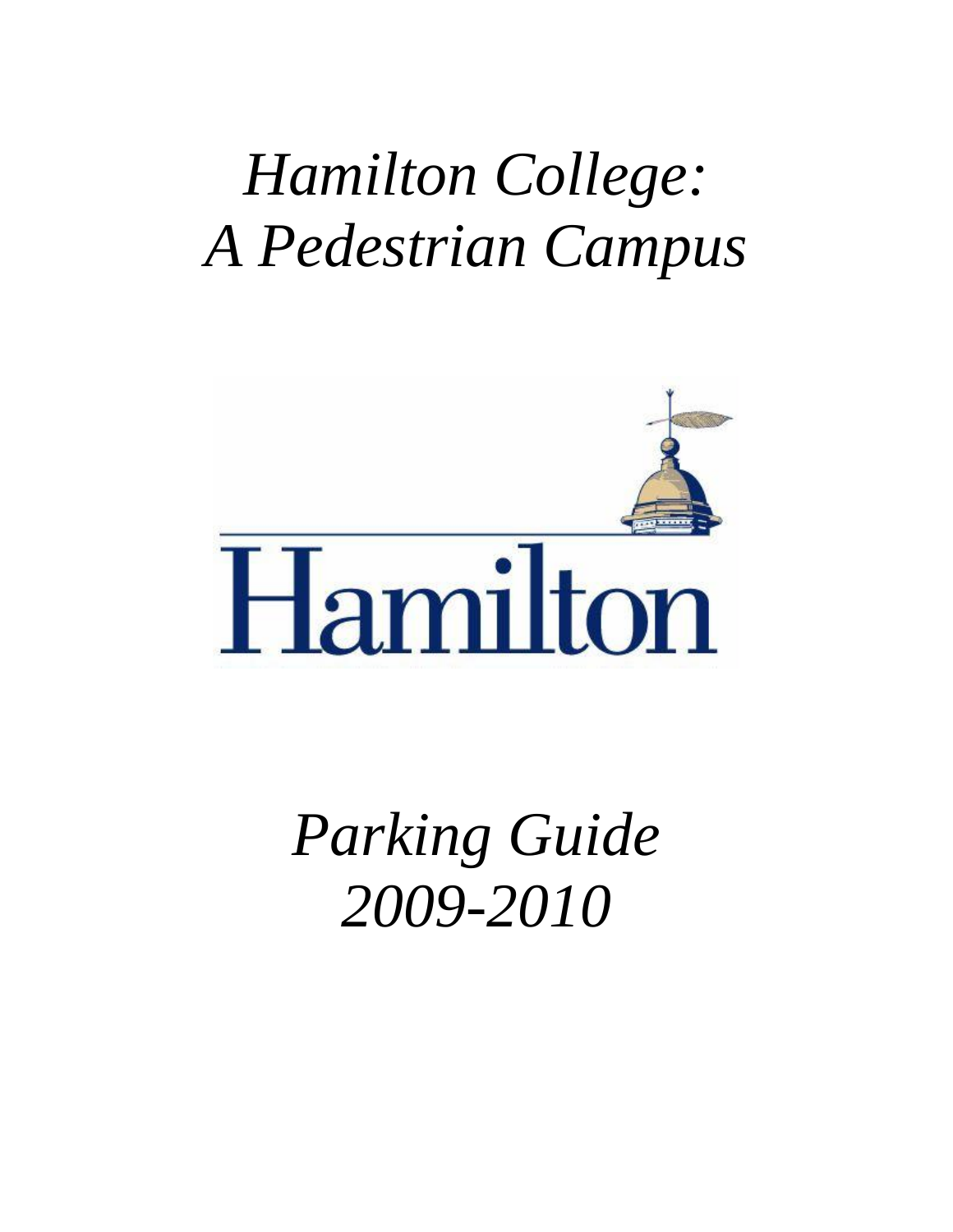#### *Guide to Parking at Hamilton College 2009-2010*

Hamilton College is a pedestrian campus, but allows members of the community to use motor vehicles as they travel to and from College Hill. To ensure public safety, all members of this community and guests are expected to familiarize themselves with the policies outlined in this guidebook and must comply with them at all times.

#### *Please note that all regulations outlined in this guidebook are enforced year-round.*

#### **I. Vehicle Registration**

All vehicles parked on the Hamilton College campus must be registered with the Department of Campus Safety on a permanent or temporary basis.

College employees and contract service providers may register their vehicles free of charge. Sophomore, junior, and senior students may also register one vehicle and will be charged \$100 per academic year, or \$50 per semester. Temporary permits will be issued to all other persons at a per diem rate of \$1 per day. First year students may not have vehicles on campus, and violation of this policy can result in loss of parking privileges for their sophomore year.

Students are not permitted to regularly use vehicles registered to Hamilton employees without registering them as student vehicles and paying the appropriate fee.

#### *Unregistered vehicles are subject to a \$75 parking citation. If the vehicle's owner completes the registration process within 48 hours of the citation, the fine will be waived. Registered vehicles that do not have their parking permits properly displayed are subject to a \$25 citation.*

Temporary and permanent parking permits are available in the Campus Safety Office. All members of the community are expected to register their vehicles within two business days, according to the processes established by the Campus Safety Department.

#### **II. Lot Assignments**

Student parking decals are designated for specific parking lots. The Department of Campus Safety will base lot assignments on a student's preference, according to their class year and housing lottery number. The Department will maintain a waiting list of students interested in having their parking assignments relocated. Students are expected to keep their vehicles in their assigned lots at all times when not in use.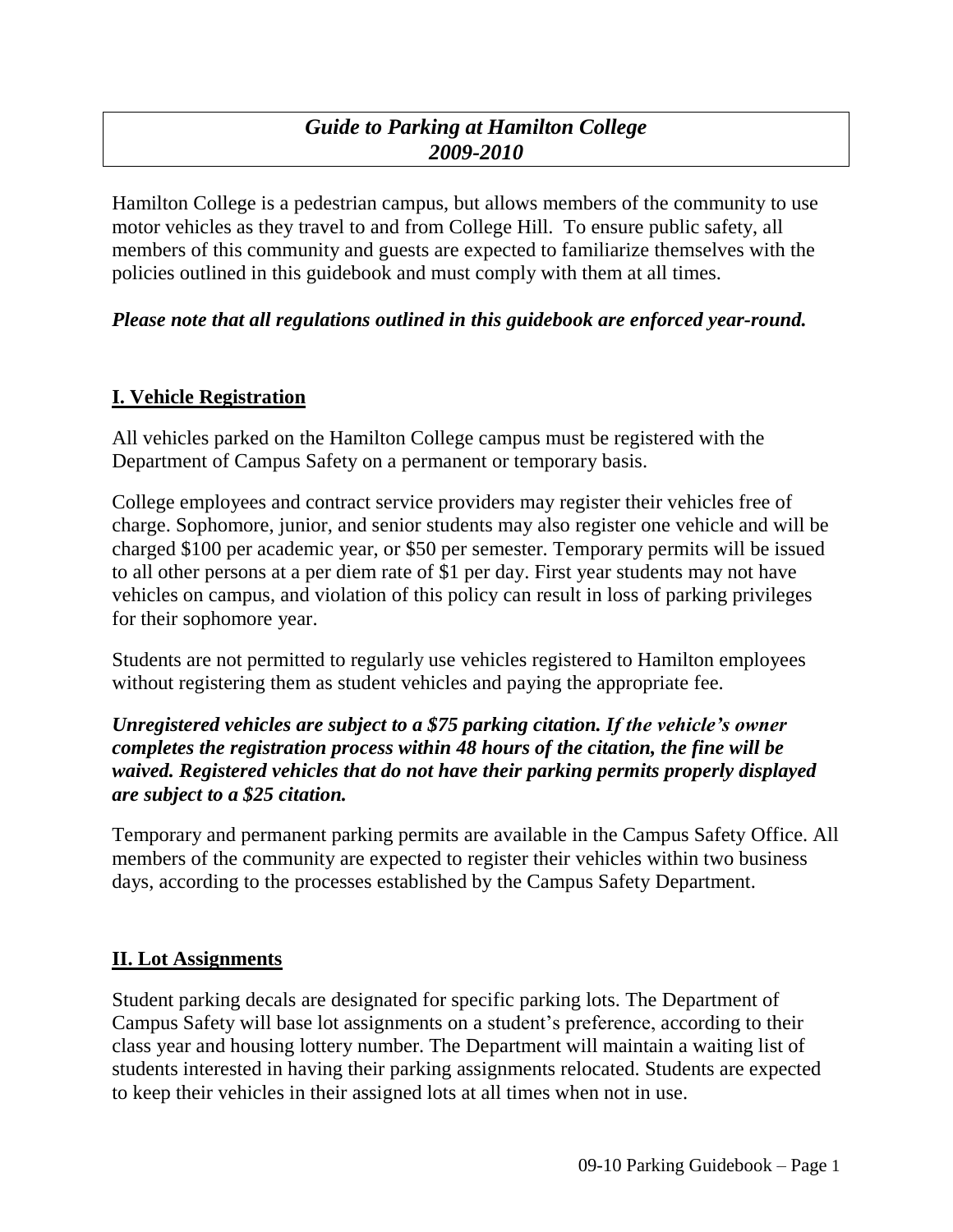#### *Student vehicles that are parked in a Faculty/Staff lot or the wrong student lot are subject to a \$25 citation. Faculty/Staff vehicles that are parked in student areas are also subject to a \$25 citation.*

If no spaces are available in a student's assigned lot, they are expected to contact the Department of Campus Safety and request instructions. Faculty/staff members are expected to check all faculty/staff lots for openings before they request assistance from the Department.

| <b>STUDENT LOTS</b>         | <b>FACULTY/STAFF LOTS</b>       |
|-----------------------------|---------------------------------|
| New Lot $(A)$               |                                 |
| Root Extension Lot $(C)$    | Anderson- Connell Alumni Center |
| Bundy Circle (D)            | Pub Lot (not visitor area)      |
| Root Lot $(G)$              | <b>Babbitt Lot</b>              |
| Skenandoa Lot (H)           | Milbank Lot                     |
| Rogers Estate Lot (I)       | Dunham Lot                      |
| Ferguson Lot $(J)$          | <b>Bristol Campus Center</b>    |
| Griffin Road Apartments (K) | <b>Philip Spencer House</b>     |
| North Lot $(L & F)$         | <b>Field House Lot</b>          |
| Major/Minor/Mac Lot (S)     | Ferguson Lot (First Row)        |
| Off Campus Residents (T)    |                                 |

#### **NOTE: Parking lot assignments are enforced year-round including breaks and holidays.**

#### **III. Fire Lanes**

All campus roadways are considered fire lanes, though they have no markings. These areas include all quadrangles and traffic circles, as well as driveways leading to and from parking lots. *Vehicles parked in fire lanes are subject to a \$50 citation.*

Campus Safety vehicles and other official vehicles that bear a "Hamilton College Maintenance" bumper sticker are permitted to park in fire lanes, but must be in radio contact with the Campus Safety dispatcher at all times while parked in the restricted area.

#### **IV. Handicapped Areas**

Any person who is legally entitled to park in handicap parking spaces should obtain a Hamilton College handicap parking permit from the Department. These permits are also issued to students and employees who provide proper documentation of a temporary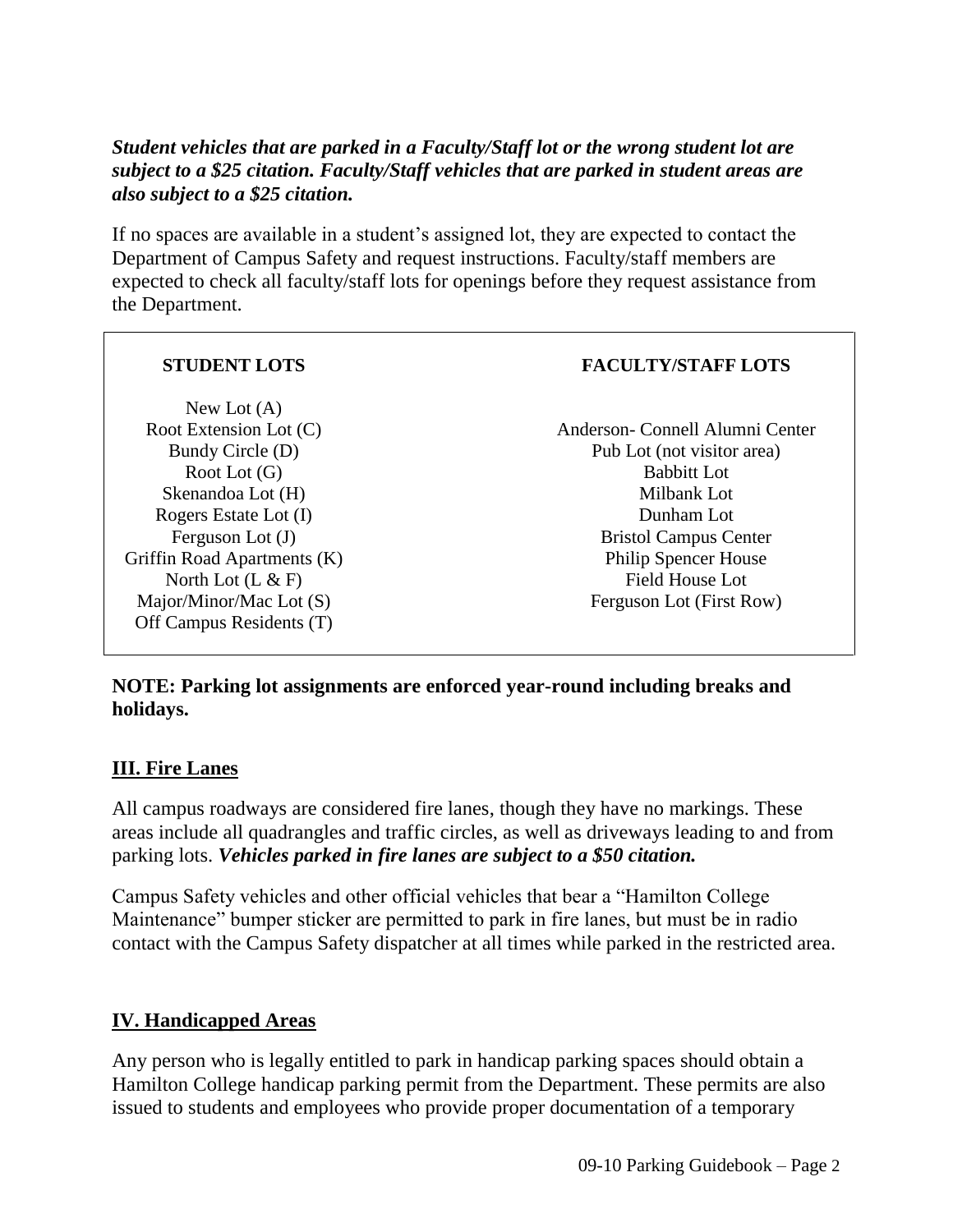disability. Handicap permits must be renewed annually. *Vehicles that are parked in handicap spaces without the proper permit are subject to a \$50 citation.*

#### **V. Evenings and Weekends**

Students are permitted to park in the Field House Faculty/Staff parking lot between 5:00 p.m. and 2:00 a.m. on weekdays. All Faculty/Staff parking lots are open to students between 6:00 p.m. on Friday evenings and 8:00 p.m. on Sunday evenings. Please note that all parking spaces in Dunham Lot in front of the Campus Safety Office are reserved for Campus Safety personnel and visitors only. *Student vehicles that remain in these lots after the stated hours are subject to a \$50 citation and will be towed at the owner's expense.* 

#### **VI. Mail Center**

All parking spaces near the Beinecke Student Activities Village and the Hamilton Mail Center has been suspended during the construction of Emerson Hall.

#### **VII. Loading Docks and Dumpsters**

Dumpster and loading dock areas are used by College personnel on a daily basis. *Vehicles that impede access to these areas are subject to a \$50 citation.*

#### **VIII. No Parking Zones**

Motorists may not park their vehicles in posted "no parking" zones at any time. *Vehicles parked in these areas are subject to a \$25 citation*.

#### **IX. Two-Space Parking**

Vehicles must be parked between painted parking space lines. *Vehicles occupying more than one space are subject to a \$25 citation.*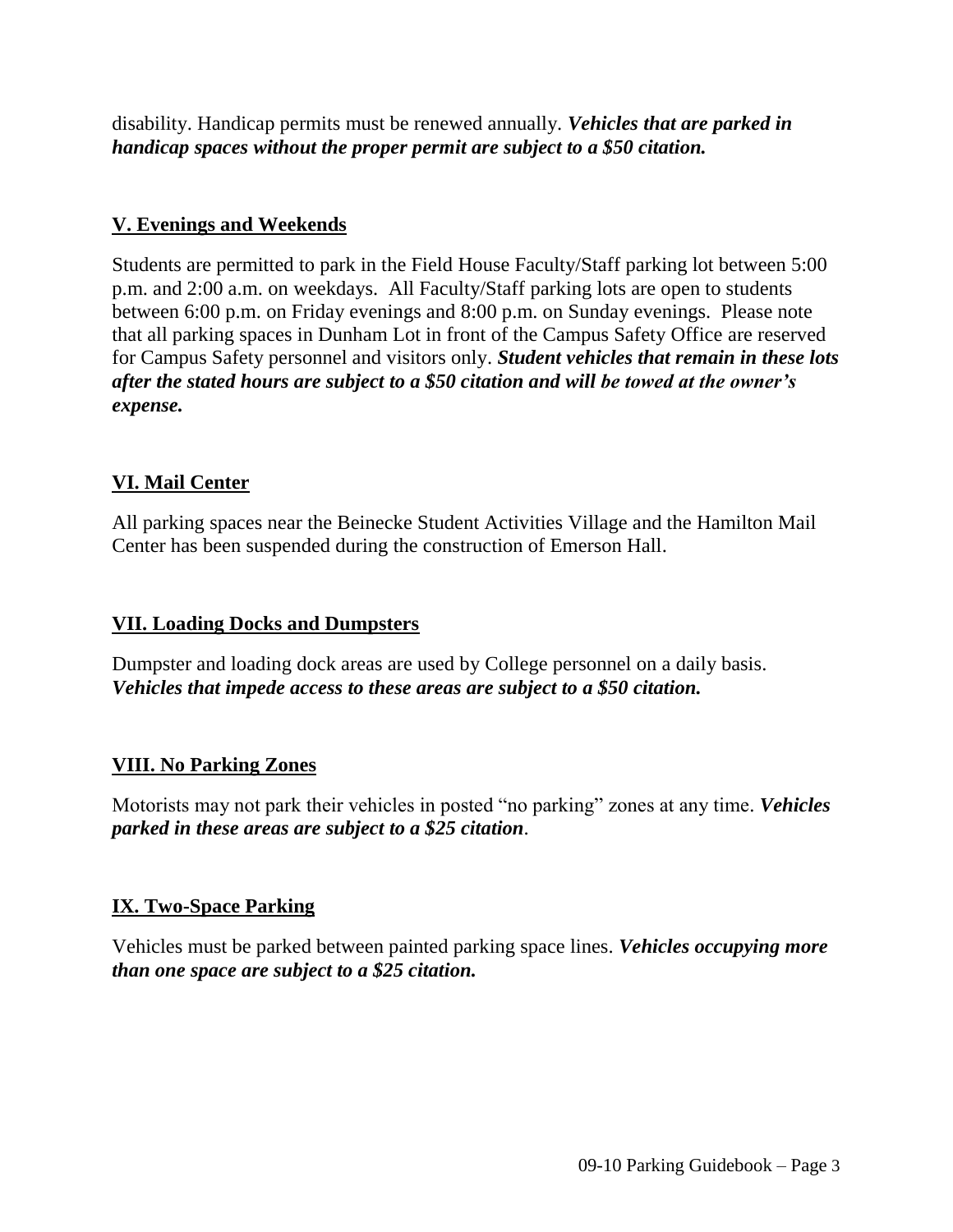#### **X. Driving or Parking on Grass**

Paved and gravel surfaces are designed to support a vehicle's weight, but landscaped areas can be seriously damaged by vehicles that drive or park on them. *Vehicles that drive or park on grass, mud, or dirt are subject to a \$50 citation. Vehicles that are parked partly on pavement and partly on grass are also subject to a \$50 citation.*

#### XI. Driving or Parking on Driveways and Sidewalks

Driveways are not intended for vehicle use, even when chains are down and the driveways open; parking or driving on sidewalks is also prohibited. *Vehicles that violate either of these regulations are subject to a \$50 citation.*

#### XII. Emergency Snow Removal

During periods of inclement weather, the Physical Plant may need to relocate vehicles from College parking lots so that snow can be removed. The community will be notified of the snow removal schedule by electronic mail and traditional postings. *Vehicles that are not removed from their lots by the specified time are subject to a \$50 citation and will be towed at the owner's expense.*

#### **XIII. Prohibited Vehicles and Motorcycles**

Mopeds, scooters, and other motorized bicycles cannot be stored in College buildings or parking lots. The use of motorcycles is permitted, but compliance with all parking and traffic regulations is expected and riders are required to wear proper helmets.

#### **XIV. Traffic Violations**

The Department of Campus Safety expects all motorists to comply with posted traffic signs, speed, and driving laws. *Vehicles that pass stop signs or violate one way policies on campus roadways are subject to a \$50 citation.*

Motorists should be aware that College Hill Road, Campus Road, and Griffin Road are all in the jurisdiction of Oneida County and the Town of Kirkland. All local parking, speed, and driving laws are fully enforced by the Town of Kirkland Police Department.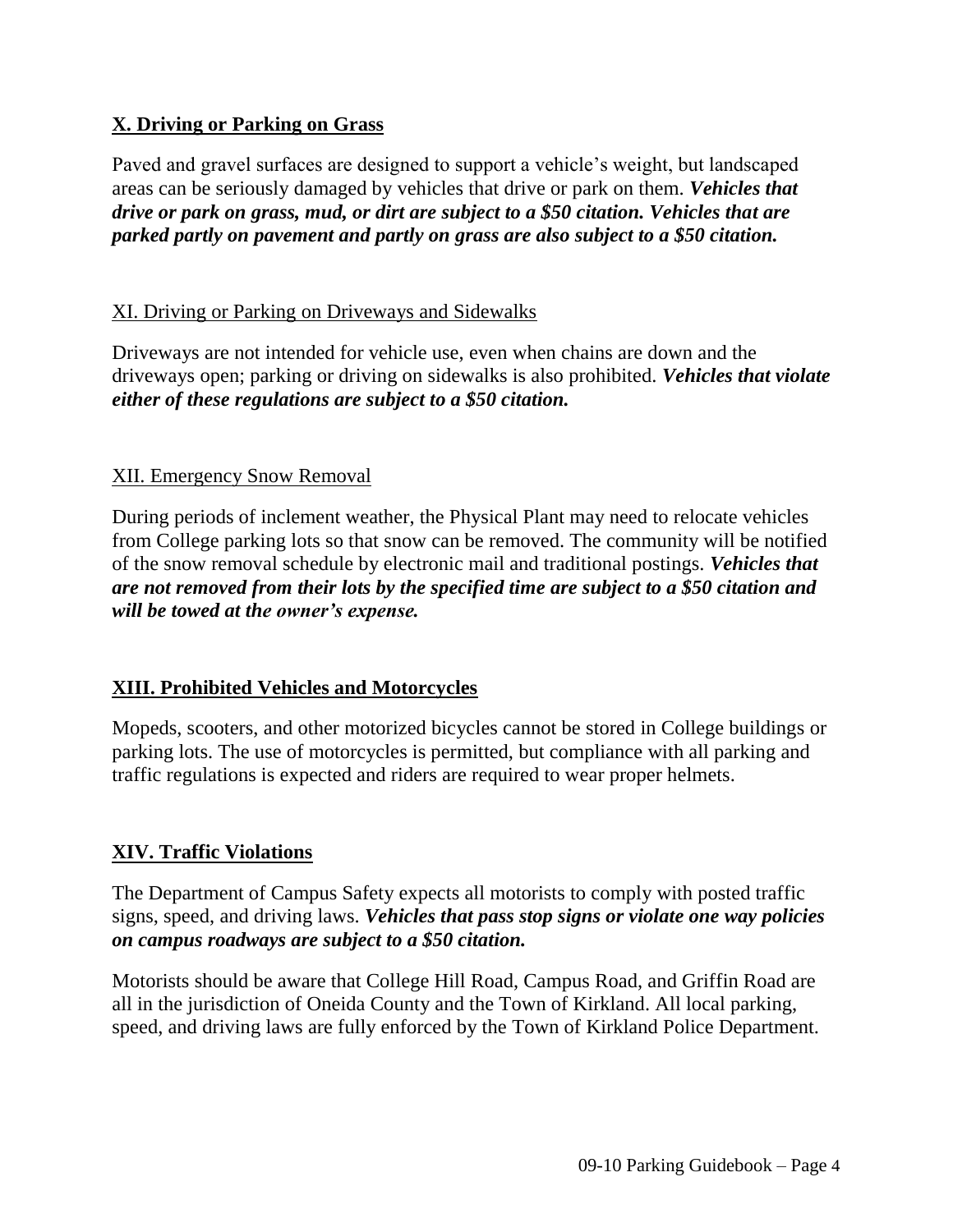#### **XV. Speed Limit**

The on-campus speed limit is 15 miles per hour. *Vehicles that violate the on campus speed limit are subject to a \$50 citation.*

#### **XVI. Temporary Exceptions**

Campus Safety will give members of the community temporary permission to park in restricted areas to load or unload their vehicles or for other extenuating reasons. With permission of the Campus Safety dispatcher, a vehicle may park for a maximum of twenty minutes.

#### **XVII. Additional Sanctions**

Any member of the Hamilton community (student or employee) who accumulates more than five parking tickets in one academic year will incur additional parking-related sanctions.

*After a vehicle receives five parking citations*, Campus Safety officers will be authorized to have any illegally parked vehicle towed if it has received five or more citations. Any student whose vehicle receives five parking tickets will also be required to park in North Lot if they bring a vehicle to campus the following year. The Director of Campus Safety will send a warning letter to the vehicle owner (if identifiable) that explains the consequences of future violations

*After a vehicle receives ten citations*, the vehicle's owner will lose parking privileges for the rest of the academic year. The owner's parking permit will be revoked, and the owner will be required to remove the vehicle from campus within two weeks. If the vehicle is found anywhere on campus after two weeks, it will be towed at the owners expense.

**NOTE: Any vehicle removed from campus will be towed at the owner's expense. In the event that a tow truck is not available at the time of violation, the vehicle may be assessed a College Towing Fee equal to the cost to remove the vehicle from campus.**

#### **XVIII. Special Circumstances and Appeals**

On rare occasions, exceptions are made to College parking policies. All requests for exceptions must be submitted, in writing, to the Hamilton College Parking Appeals Board. More information is available in the Campus Safety office.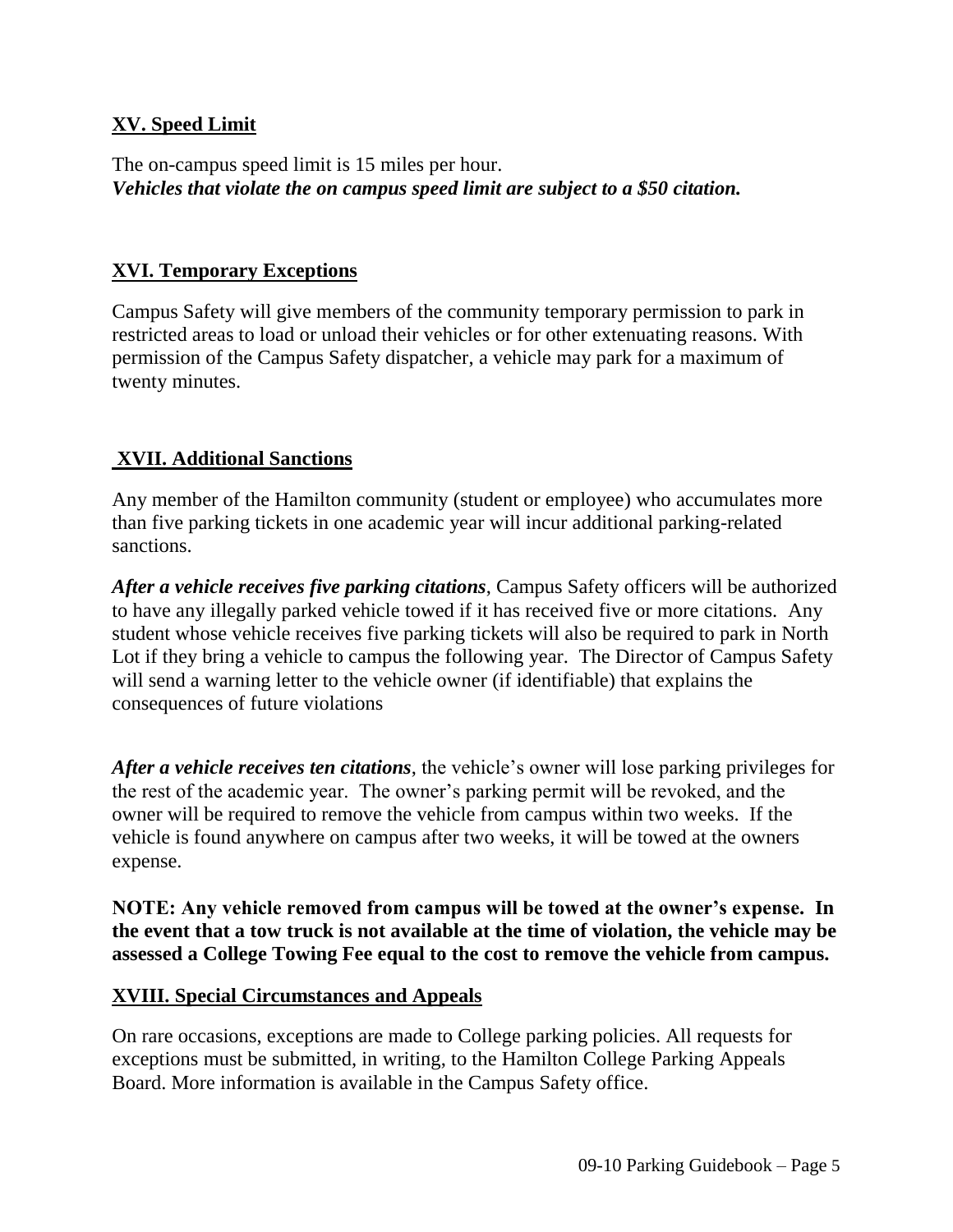Vehicle owners may also appeal parking citations by completing an appeal form and submitting it to the Parking Appeals Board. These forms are available in the Campus Safety office. *Appeals must be submitted within five days of the citation* and the petitioner's parking history will be considered when decisions are made.

All Parking Appeals Board decisions are final. Parking fines are not billed until all appeal procedures have been exhausted and citations that are successfully appealed do not count towards the excessive ticket totals outlined in Rule XVII.

Vehicle owners should be aware of the following before they file an appeal:

- Appeals for fire lane and handicap area citations are not usually approved.
- The use of hazard lights (or "flashers") does not excuse illegal parking.
- Vehicles that park illegally for an extended time can receive multiple citations.
- Ignorance of published parking regulations does not excuse violations.

The Parking Appeals Board consists of one member from each of the upper three classes, one staff member, and one faculty member/administrator appointed annually by the Director of Campus Safety.

| <b>CITATION</b>                                        | <b>FINE</b> |
|--------------------------------------------------------|-------------|
| Unregistered vehicle                                   | \$75        |
| (Fine can be waived if vehicle is registered within 24 |             |
| hours)                                                 |             |
| No Visible Decal                                       | \$25        |
| Wrong Lot                                              | \$25        |
| Parked in a Fire Lane                                  | \$50        |
| Parked in a Handicap Space                             | \$50        |
| Illegally parking in specialty parking                 | \$50        |
| Keeping 5-minute parking longer than permitted         | \$25        |
| Blocking loading docks or dumpsters                    | \$50        |
| Parking in a "no parking" zone                         | \$25        |
| Parking in two spaces                                  | \$25        |
| Parking or Driving on the grass                        | \$25        |
| Parking or Driving on driveways or sidewalks           | \$50        |
| Impeding snow removal                                  | \$50        |
| Traffic or Speed violations                            | \$50        |

### *Citation Chart*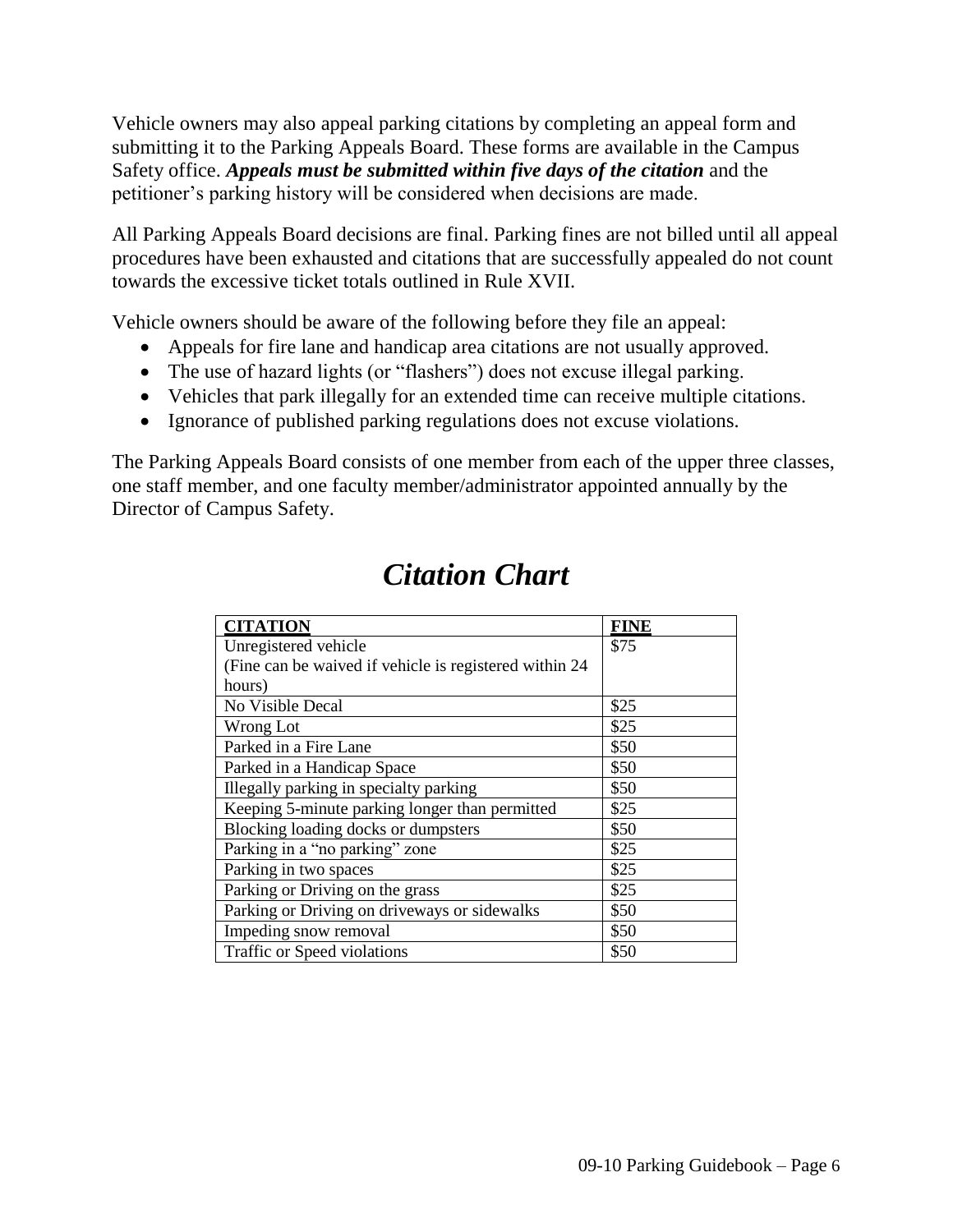#### **XIX. Liability**

Hamilton College assumes no liability for loss or damage to any vehicles parked on College property, or personal property left within, on, or around such vehicles. The College assumes no liability for vehicles that are towed by local agencies.